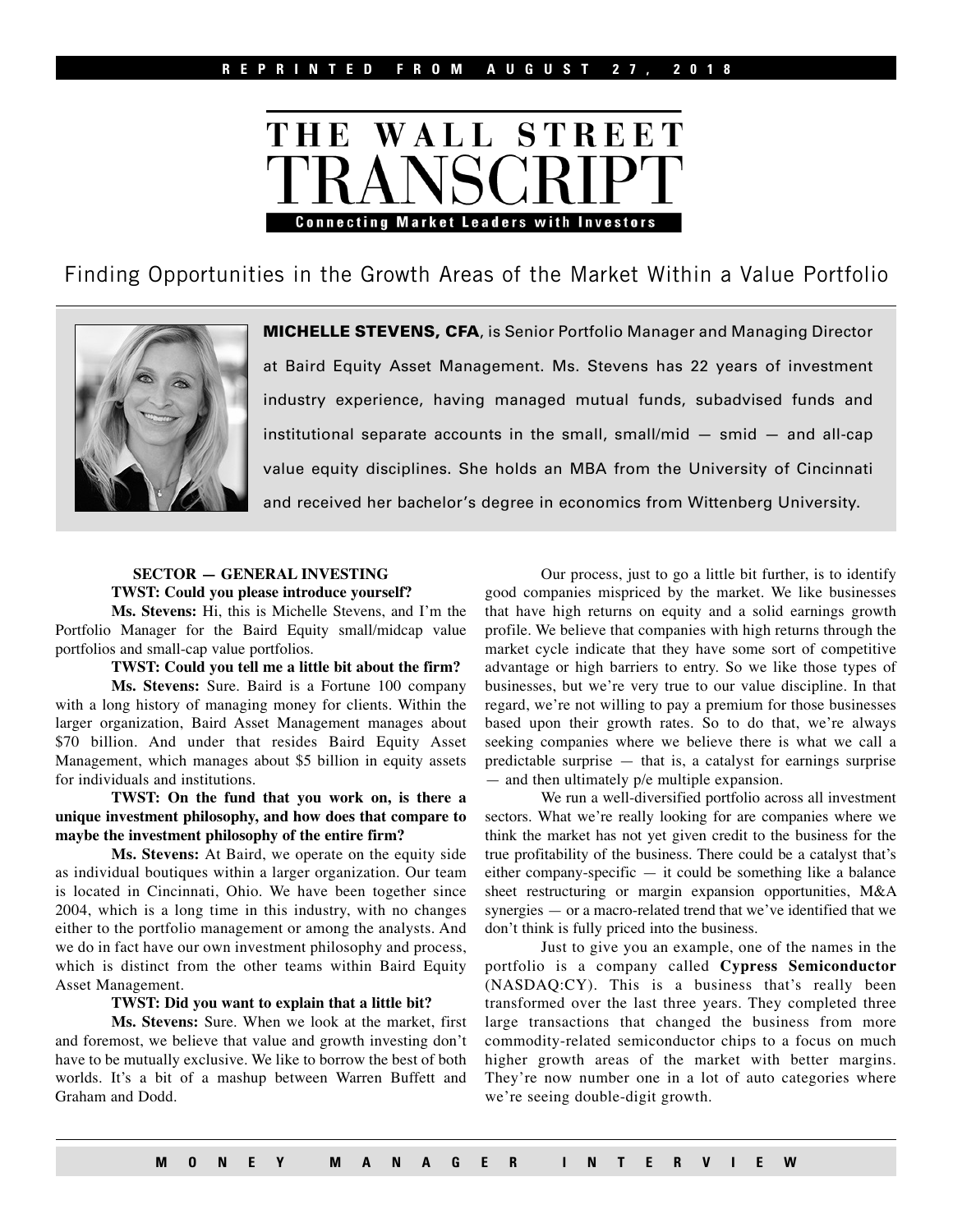They're also number one in things related to the connected car, like Wi-Fi, Bluetooth and touch screen. They're capitalizing on the trend of more chip content and more computing power within the car. Six or seven years ago, a BMW 7 series only had about \$20 of **Cypress** content in it. Today, that's approaching \$100 per vehicle.

They're also one of the leaders in IoT connectivity, the internet of things. They acquired **Broadcom's** (NASDAQ:AVGO) business a couple of years ago. So they provide connectivity like Wi-Fi, Bluetooth and Zigbee in devices such as your **Nest** thermostat, for example, in the home, and that market is growing north of 17% as well. The market didn't give **Cypress** full credit for these changes, and what we've seen over the last two years is earnings projections go from less than \$1 to about \$1.50 this year. Their earnings have grown threefold during that time period.

**TWST: And so looking ahead for a few years, investors who want to invest in something where there's emerging need and an interest on the part of consumers and corporations being equipped in cars and the internet of things are two** 

**probable growth areas — would that be a reason that investors might want to invest in Cypress?**

**Ms. Stevens:** Yes. One of the things that we believe is unique to our strategy is this ability to find opportunities to invest retail is happening through **Amazon** (NASDAQ:AMZN). We can't own **Amazon** in our portfolio, but we can own other companies that partner or help **Amazon** fulfill the needs that are exploding in e-commerce.

One of the ways we do that is through a company called

## **Highlights**

Michelle Stevens discusses Baird Equity Asset Management. Ms. Stevens doesn't believe value and growth investing have to be mutually exclusive. She describes her style as a mashup of the two. Ms. Stevens looks for good companies mispriced by the market. She likes businesses with high returns on equity and a solid earnings growth profile. However, due to her value discipline, she is not willing to pay a premium for those businesses. She aims to identify a company-specific catalyst or a macro-related trend that isn't fully priced into the business. One of the current themes in the portfolio is the proliferation of e-commerce. Ms. Stevens' portfolio is well-diversified across investment sectors.

Companies discussed: Cypress Semiconductor Corporation (NASDAQ:CY); Broadcom (NASDAQ:AVGO); Amazon.com (NASDAQ:AMZN); Air Transport Services Group (NASDAQ:ATSG); Atlas Air Worldwide Holdings (NASDAQ:AAWW); Stamps.com (NASDAQ:STMP) and Ryman Hospitality Properties (NYSE:RHP).

**Air Transport Services Group**  (NASDAQ:ATSG). They operate and lease aircraft for package delivery, and they have about 80 planes. Other large customers in e-commerce, such as **DHL**, use **Air Transport's** services, but they also have a relationship with **Amazon** where they're now running 20 planes for **Amazon** to help them meet that overnight or one-day delivery that they've expanded to within the last year or so.

Again, it's another business where the Street didn't recognize the growth potential in our opinion, and you've seen estimates move about 30% higher over the last two years. It's still only trading at about 15 times earnings, and it gives us a backdoor way to participate in e-commerce at attractive valuations. One of the neat things too about logistics is that online retail purchases are about three

times more likely to be returned by the customer than traditional brick-and-mortar sales. That means you're shipping more packages, and you're leveraging those growth rates even more when it comes to moving e-commerce goods back and forth.

*"One of the things that we believe is unique to our strategy is this ability to find opportunities to invest in growth areas of the market, even within a value portfolio. So instead of paying a premium for growth, as you might with a growth manager, we've found ways to leverage those trends, buying at a discount to their growth rates."*

in growth areas of the market, even within a value portfolio. So instead of paying a premium for growth, as you might with a growth manager, we've found ways to leverage those trends, buying at a discount to their growth rates.

Another theme in the portfolio is related to the proliferation of e-commerce, which is a disrupter within the economy. E-commerce is only 13% of retail sales right now, but it's about half of all the growth in retail. And 70% of online

**TWST: And where the products are flown, is that mainly in the United States right now, or is it in different countries?**

**Ms. Stevens:** So **ATSG** mainly operates domestically, but we also own another company in the space called **Atlas Air**  (NASDAQ:AAWW). They have the same relationship with **Amazon**. They are also now operating 20 planes for **Amazon**, but they have a much larger fleet, including international cargo,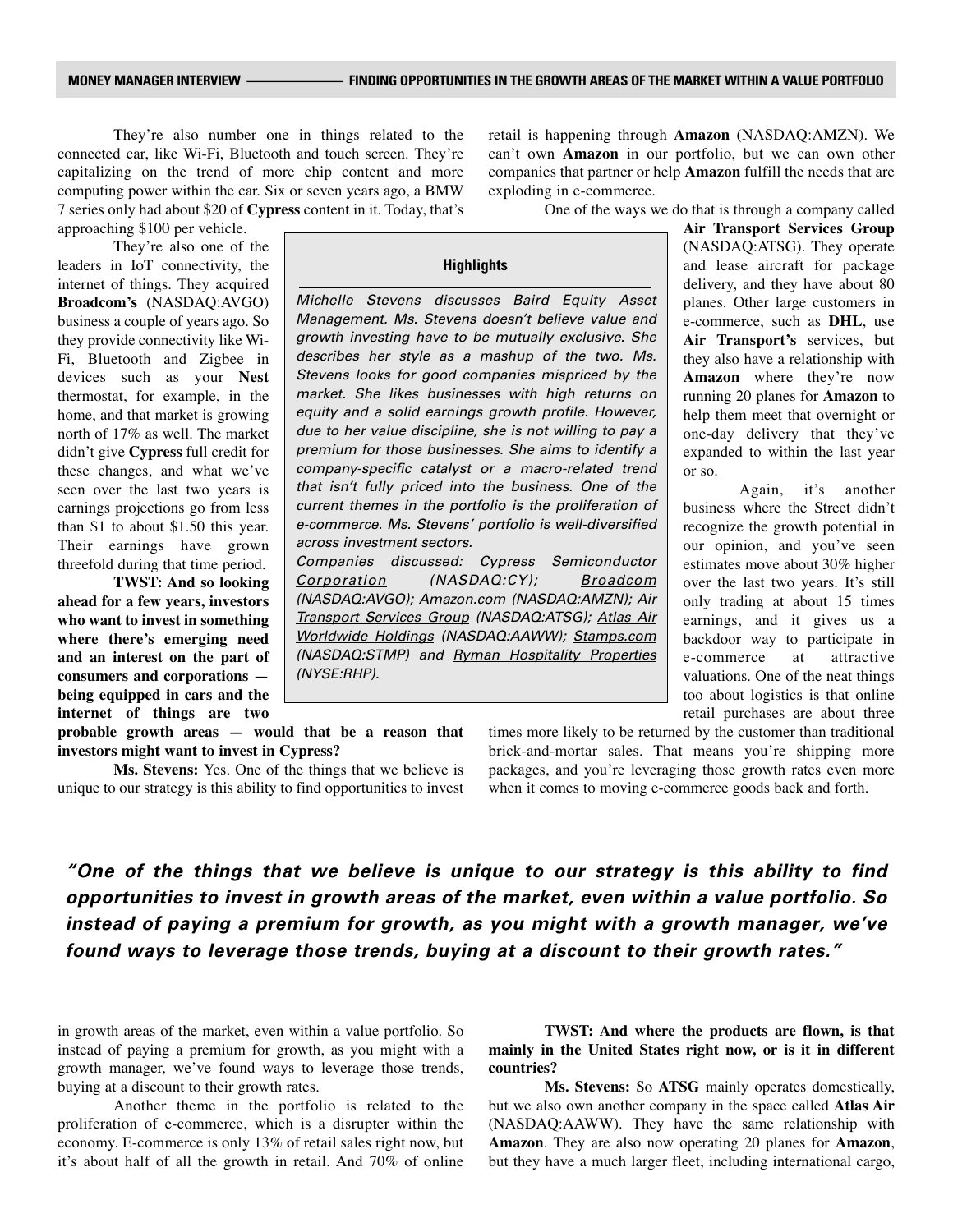which they leverage through other package delivery providers to provide service internationally as well.



1-Year Daily Chart of Cypress Semiconductor Corporation

Chart provided by www.BigCharts.com

This is another example where the Street just didn't get the earnings estimates right. When we bought the stock two years ago, the earnings estimates were for less than \$6 for this year, 2018. The current 2018 estimates are \$10.75.

**TWST: And if a major retailer, among the wellknown retailers, wanted to compete with Amazon and had a strong online presence, would they have to undertake the same flight systems to be competitive with Amazon and those companies?**

**Ms. Stevens:** Certainly, most retailers wouldn't be able to afford running their own planes. They just wouldn't have the volume, but they might use a service like **Stamps.com** to help with their mailing and fulfillment. **Stamps** provides those services as well to other retailers. So they have opportunity there.

In terms of e-commerce though, at this point, **Amazon** has roughly 70% of all e-commerce sales. So they really have become the 800-pound gorilla in the sense that they can do it

*"We also own businesses in the portfolio that provide a nice yield to investors, such as real estate investment trusts. It's a big part of our benchmark, roughly 16%, and a lot of small-cap value managers have missed out on owning this sector to their demise because REITs have done very well in the last 10 years."*

**TWST: And basically, when the flight gets to the airport, then they've got to partner with another firm to get it to the person that's going to receive it or the company that is going to receive it. Is that the way it works?**

**Ms. Stevens:** In the case of **ATSG** or **Atlas**, they're mostly providing the plane leasing. They do some package sorting as well. Here in Cincinnati, Ohio, they have a large facility that they run for **Amazon**. But from that point, **Amazon** then partners back out with other logistics providers, such as trucking companies, to move the goods to one of their distribution centers or directly to the customer.

## **TWST: Great. And did you want to mention another company?**

**Ms. Stevens:** Sure. While we're on this trend, we can also talk about a little company we own called **Stamps.com**  (NASDAQ:STMP). They provide mailing and shipping solutions to businesses, and five years ago, they mainly provided these services to small businesses, just allowing them to print postage. They made some transformative acquisitions within the last few years of companies, such as **Endicia** and **ShippingEasy**, that are focused on high-volume shippers. So that's really the play on e-commerce again, wholesalers and third-party resellers that are selling to companies like **Amazon**.

**Stamps** provides the shipping solutions, so they're levered to the growth in e-commerce without having to choose which retailer is going to necessarily win. They just announced a new acquisition of a company called **MetaPack**. And that's going to expand their services more rapidly internationally, adding another whole leg of growth.



Chart provided by www.BigCharts.com

cheaper in terms of providing less expensive shipping to the customer. So while other retailers will continue to migrate to having an online presence, they won't necessarily be doing that at the expense of **Amazon** in our opinion.

**TWST: And did you want to mention one final company?**

**Ms. Stevens:** Sure. So maybe something a little less exciting in terms of growth than e-commerce plays, we also own businesses in the portfolio that provide a nice yield to investors, such as real estate investment trusts. It's a big part of our benchmark, roughly 16%, and a lot of small-cap value managers have missed out on owning this sector to their demise because REITs have done very well in the last 10 years. We believe that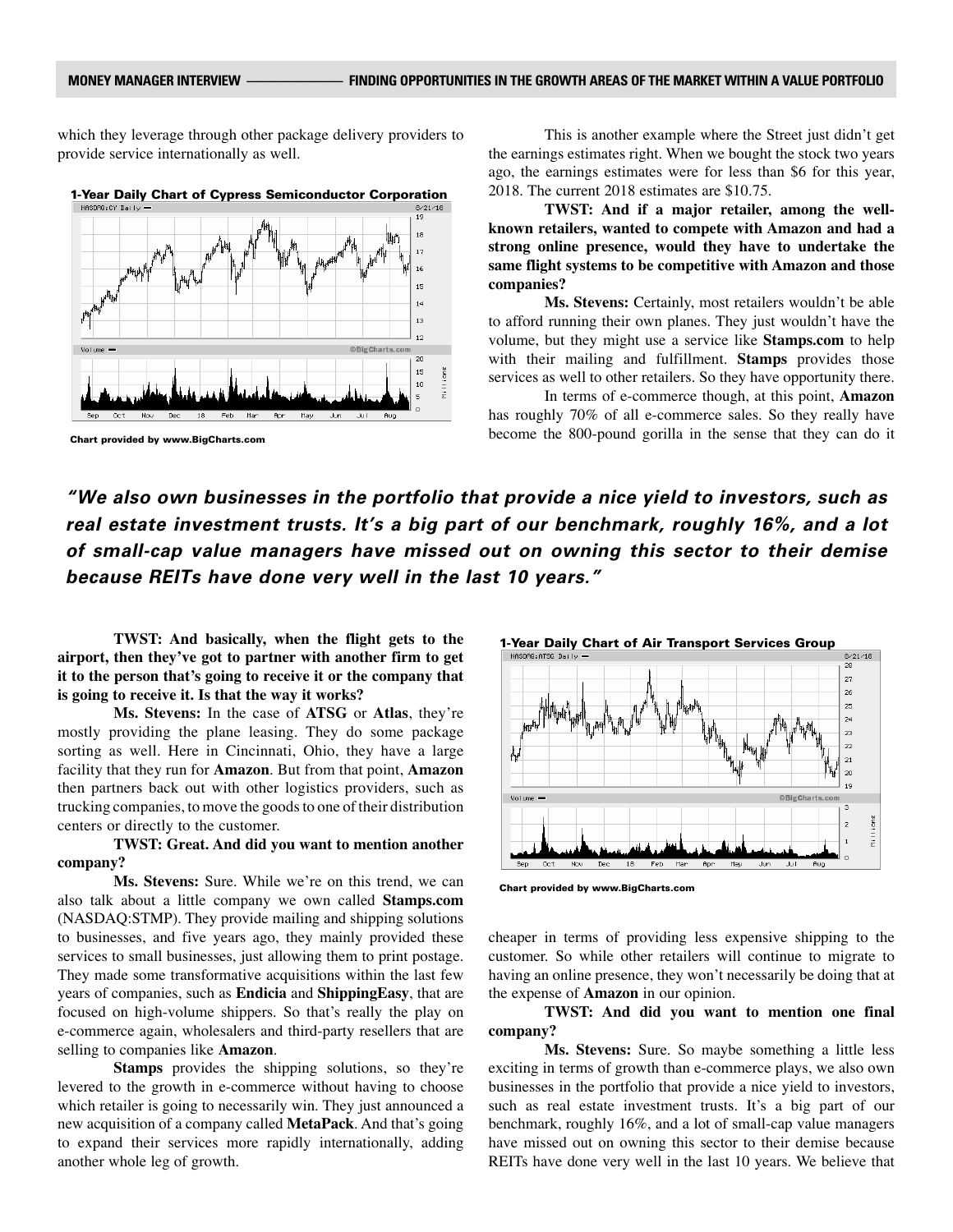you can own real estate investment trusts even in a rising interest rate environment.

This is one of those areas where we really look to our macroeconomic overlay to help us choose stocks. And given the current environment, hotel REITs are attractive to us. A name that we've bought more recently is **Ryman Hospitality** (NYSE:RHP). **Ryman** owns the Gaylord properties, which are very large conference-oriented group facilities. What gets us excited here is with recent tax reform and more money in the pockets of corporate America, there, in our estimation, will be increased business travel, and group bookings will rise.



Chart provided by www.BigCharts.com

seen signs of yet. So in this environment, again, we feel that small caps look very attractive because they have the best earnings growth profile out of all of the market-cap spectrum, and in particular, value looks attractive to us relative to growth.

**TWST: And have you seen the funds that you work on benefiting from the tax reform?**

**Ms. Stevens:** Absolutely. It's been a good couple of years for small-cap returns. Again, small caps have been the largest beneficiary of tax reform, and you've seen estimates move significantly higher for our benchmarks, such as Russell 2000 or the Russell 2000 Value, during that time period.

**TWST: And when you talk to some of your clients and investors, what are some of their concerns that they have looking at the rest of this year and into next year?**

**Ms. Stevens:** Well, I think investors are concerned that because small caps and equities in general have done well that we might be overdue for a correction, especially since we're nine years into the current economic expansion. And one of the things that we talk about is being long term in focus and staying with small caps through the cycle because it's very difficult to time.

Also, with an active manager such as ourselves, you can also find some nice downside protection in that environment. A lot of investors have moved to ETFs or passive in the past several years, and we think there's definitely more risk to those index returns in a bear market. Our portfolios have done very well in

*"Well, I think investors are concerned that because small caps and equities in general have done well that we might be overdue for a correction, especially since we're nine years into the current economic expansion. And one of the things that we talk about is being long term in focus and staying with small caps through the cycle because it's very difficult to time."*

So group bookings also have leverage to all of the ancillary revenue that accompanies large conferences. Not only do you get more rooms rented out, you also have the food and the conference facility, which are much higher-margin businesses. And we think **Ryman** is poised to do well in the coming years as group bookings improve. The stock trades at about 13 times FFO with a 4% yield. And they also have a couple of new properties that should open or expand in the next 12 months.

**TWST: And you mentioned interest rates, what do you see the Fed doing over the next year or two, and how might that affect some of the funds on which you work?**

**Ms. Stevens:** So toward the end of last year, as tax reform became a reality, we anticipated that rates would move higher in the short run, and as a result, we trimmed some of our holdings that were more interest-rate-sensitive, where we had been overweight and those stocks had done very well. We're a bit more sanguine at this point on rates moving higher from here. We think that the 10-year is probably fairly priced at around 3%. And we wouldn't anticipate a large move higher from here unless we see inflation really accelerate, which in our opinion we have not

down markets. We have had about 80% downside capture since inception, which is the past 18 years. So that means in a down market, we're only capturing 80% of the downside. And that really helps long-term performance not to have to dig out of as much of a hole when there is a bear market.

**TWST: And changing gears a bit, do you think that those who are in retirement years or nearing retirement years should have a significant amount of their investments, their portfolios, in equities? I know some people like to go with fixed-income-type products, but given what they've been paying, are equities required to make sure that you have enough money to live out your retirement comfortably?**

**Ms. Stevens:** Well, I don't do individual financial planning, but I think that depending on what your liquidity needs are, you do need to have some more fixed income investments to meet those income needs. But outside of those needs, equities are the right place to be. I'm a strong believer that most investors are meaningfully underweight small caps and that most advisers steer them away from small caps because of volatility. But that's also where you have seen the very best absolute performance over the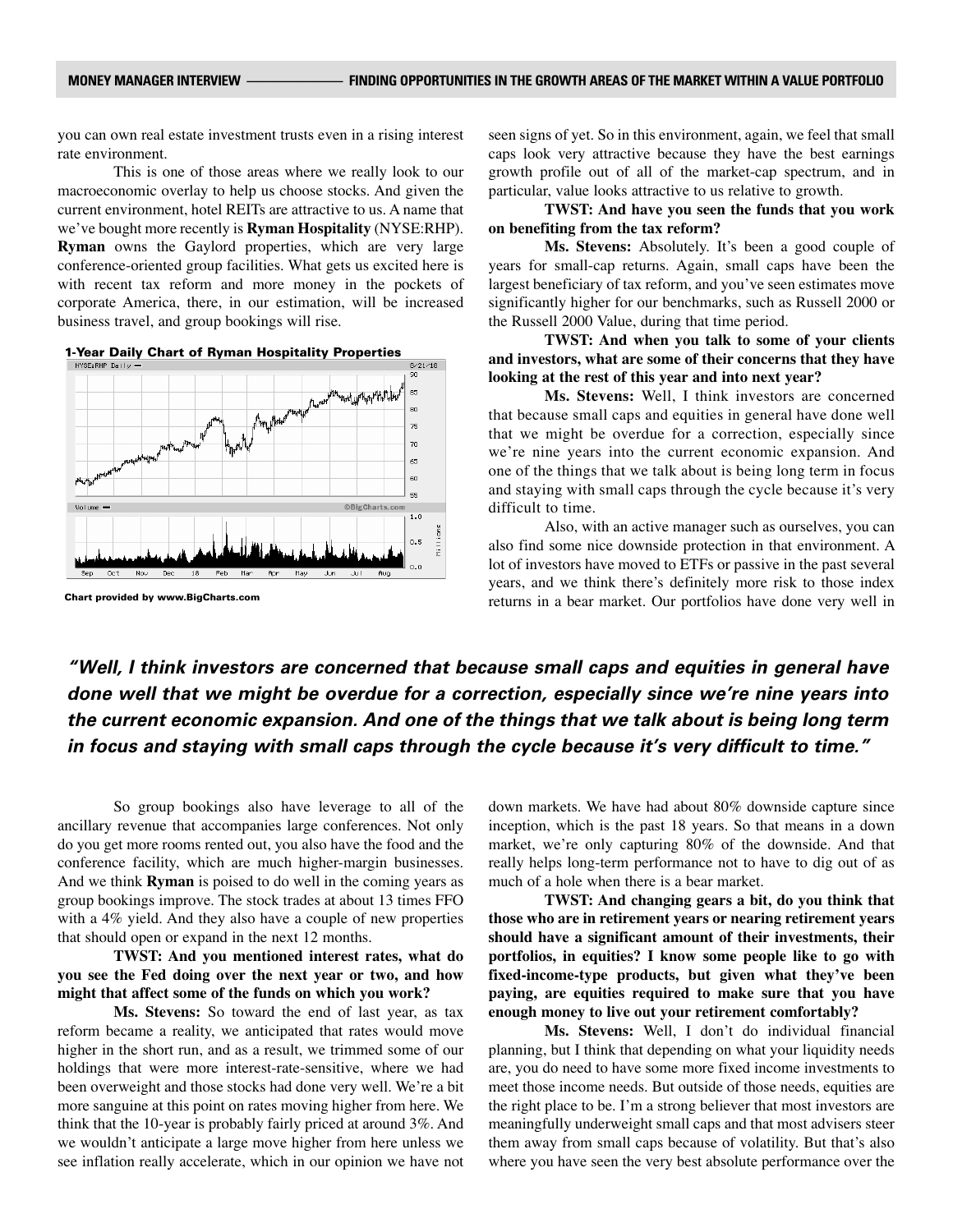long run. So if you have an intermediate- to long-term time horizon, I think a larger exposure to small- and mid-cap value stocks is completely appropriate.

**TWST: Given that some people might be retiring in their 60s or early 70s and life expectancy has expanded, their time horizon is going to be longer than maybe it would have been 70, 80 years ago.**

**Ms. Stevens:** That's a great point and another reason why a good portion of that portfolio, where you don't have nearterm liquidity, should be invested most likely in equity products.

**TWST: On the other end of the age group is the Millennials. I know many of them sort of watched as their parents and grandparents had problems with the situation around 2008, 2009, but do you think they're going to start to get more involved in the market and then maybe even look at small caps for long-term growth?**

**Ms. Stevens:** I think so. So every generation that has experienced a meaningful bear market has also shied away from equities for some period afterward. But we as human beings tend to have short-term memories and ultimately gravitate back to where the absolute returns have been best in the long run.

**TWST: So you think they'll get over their discomfort with the market that maybe their greatgrandparents saw, who lived through the Depression, and they might decide that stocks may be the place to get longterm growth of their savings?**

**Ms. Stevens:** Yes, I do.

**TWST: In terms of when you're talking with clients, do you think that they're a little bit too focused on the day-today news that might come over a news business channel as opposed to really looking at long-term growth and that they have to focus on the bigger picture rather than just the dayto-day news?**

**Ms. Stevens:** Absolutely. I think that's one of the most difficult things about investing — is not being short term in your focus. It's easy to fall into that trap, and I think people want to be involved and take control of their financial situation, but it's so dangerous to think short term. Even institutional investors and consultants are guilty of the same by focusing too much on managers' quarterly performance versus a benchmark. We try so hard to get our investors to focus on long-term performance and returns and just sticking with a strategy that you have confidence in over the full market cycle. On any given day, you can have a stock have a negative contribution to your portfolio that in the long run might be a big winner, and you don't want to focus too much on those short-term fluctuations.

**TWST: Recently in the news, we've been reading about the possibility of more trade wars, and there's been some tension between the United States and some of its trading partners. Do you think that's going to impact the small-cap funds much, or because many of them are more domestic, will it maybe not have as much impact?**

**Ms. Stevens:** Well, you've made a good point that small caps are more domestic. They have about half the revenue

exposure overseas of their larger-cap brethren. The market has certainly keyed in on that in recent months. And we've seen large inflows into small-cap ETFs. In April, in particular, I think almost \$10 billion flowed into small-cap index funds. And that really goosed returns for those benchmarks and, in particular, drove the performance of the smaller names in the benchmark, which are also some of the lower-quality companies.

So we saw some short-term outperformance of lowquality companies with high p/e ratios or companies that don't make money at all. And what we know historically is that will tend to reverse itself. Investors have caught on to small caps being more insulated from trade wars and that one needs to be careful though when buying just an ETF instead of looking more distinctively at individual names or active managers.

**TWST: is there anything that you think that the government could do to encourage the growth of companies that one would find in a small-cap fund? I'm thinking about some of these companies that might largely have a domestic audience for their products and might be involved in a very specific field. Just now, we saw how the tax reform helped, and we saw some other things helping so far. Do you think that there are some other policies that the government might be able to implement that might help the companies that you find in your funds?**

**Ms. Stevens:** Really, outside of tax reform and changes that might encourage capital spending, I think we prefer a free market system. We certainly appreciate anything that unwinds undue regulation or that alleviates uncertainty so that corporations are comfortable expanding or making capital investments.

**TWST: And do you see small-cap companies as interesting targets for mergers and acquisitions? Do you see that continuing in the next year or two?**

**Ms. Stevens:** Absolutely, and we have seen a pick up again with some of the more recent changes to the tax code. So as corporations gain confidence in a stronger economy or have opportunities to make acquisitions at a more tax-advantaged rate, we've seen that happening. Our companies tend to be targets because of their higher growth and higher return profile. So we hope to be a beneficiary of some of those trends in the coming months.

**TWST: Thank you. (ES)**

**MICHELLE STEVENS, CFA Senior Portfolio Manager & Managing Director Baird Equity Asset Management 3805 Edwards Road Suite 610 Cincinnati, OH 45209 (888) 784-4856 — TOLL FREE www.bairdassetmanagement.com**